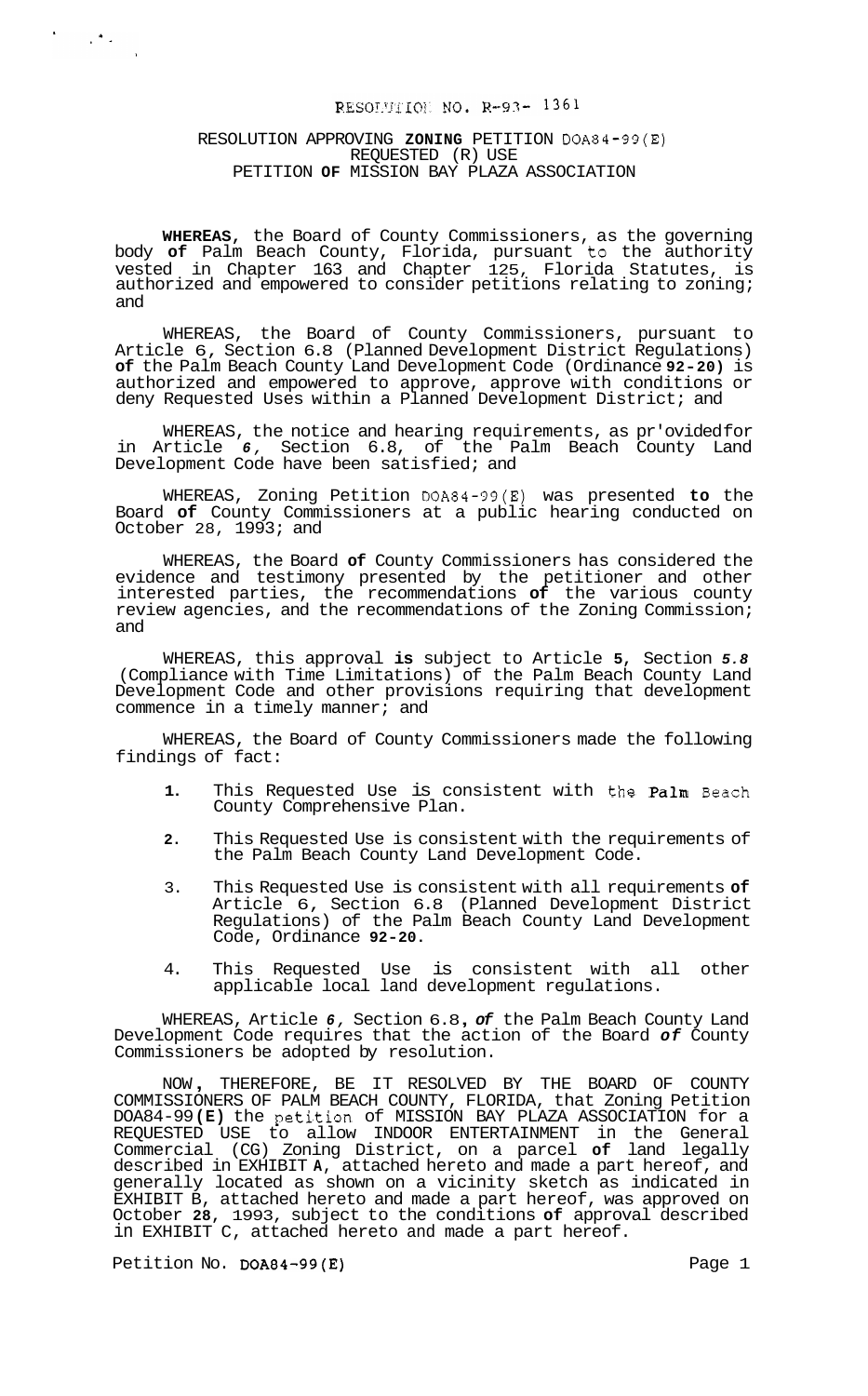Commissioner Marcus moved for the approval of the Resolution.

The motion was seconded by Commissioner Aaronson and, upon being put to a vote, the vote was as follow $\overline{s\colon}$ 

| Mary McCarty, Chair<br>Burt Aaronson<br>Ken Foster<br>Maude Ford Lee<br>Karen T. Marcus<br>Warren Newell<br>Carol A. Roberts | Absent<br>Aye<br>Aye<br>Aye<br>Aye<br>Ay $e$ |
|------------------------------------------------------------------------------------------------------------------------------|----------------------------------------------|
|                                                                                                                              | Absent                                       |

The Chair thereupon declared that the resolution was duly passed and adopted this 28th day **of** October, 1993.

APPROVED AS **TO FORM**  AND LEGAL SUFFICIENCY

 $\hat{\phantom{a}}$ 

PALM BEACH COUNTY, FLORIDA BY ITS BOARD OF COUNTY COMMISSIONERS<br>COMMISSIONERS<br>DOROTHY H. WIKEN, CLERK

BY: بىر COUNTY ATTORNEY

OUN ΒF BY: DEPUTY CLERK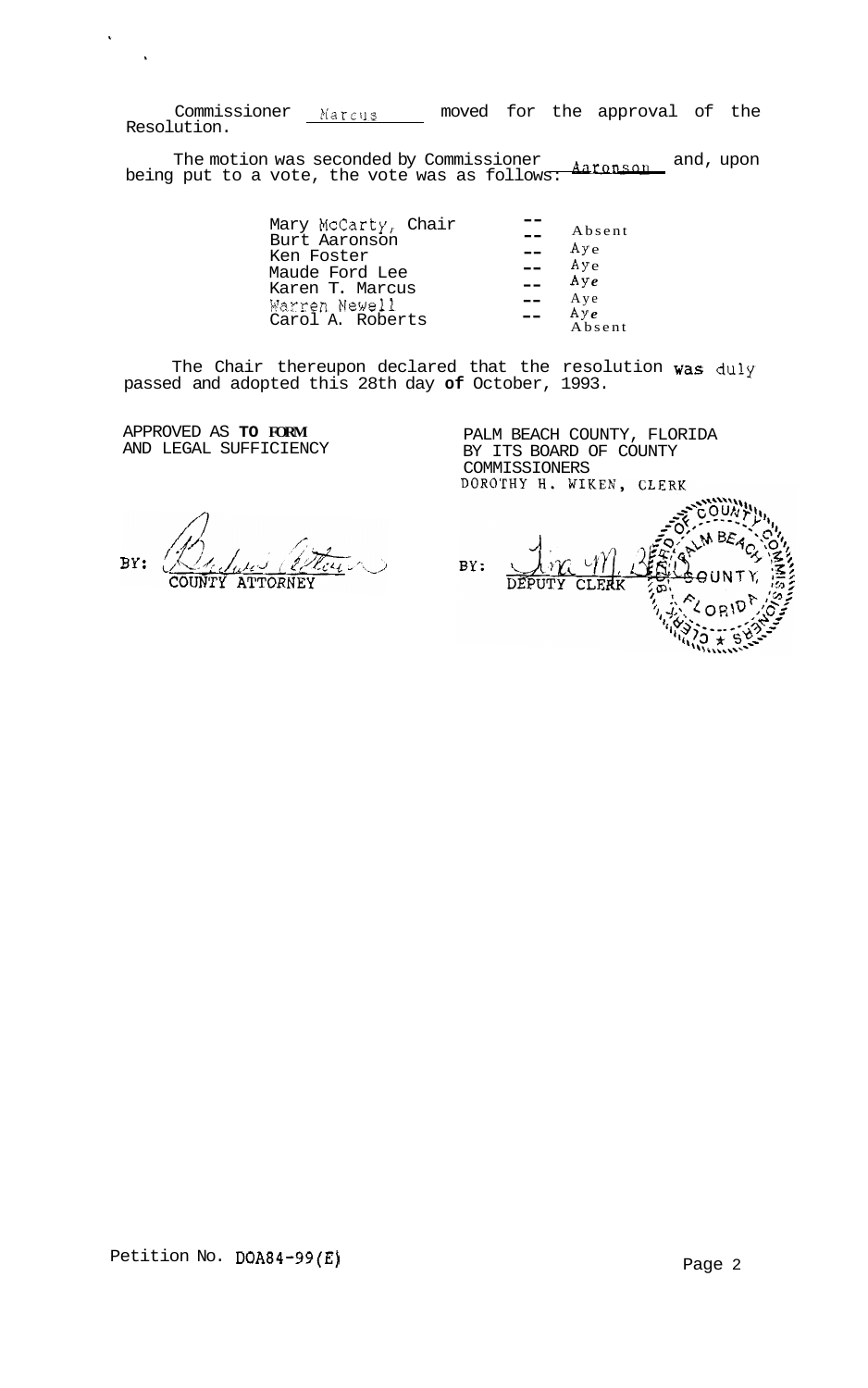### **'(legal description)**

 $\mathcal{F}_A$ 

 $10.4$ 

 $\epsilon$  +  $\epsilon$ 

 $\ddot{\phantom{a}}$ 

.'

. .

 $\mathcal{L}^{\pm}$  .

*1* 

All of the lands constituting MISSION BAY PLAZA as shown by the Plat thereof, recorded in Plat Book *-'--49,* **Pages' 160-162, of the OUicial** Recur& **of Palm** Wch **County Florida.** Also, **all of he lands which constitute a** ponion **of &e 30 foot Right-of-way as shown** on **Lhe Florida Fruit** Lands **Company's Subdivision No. 2 of Senion 13, Township** *47* **Sduth, Range 41 East, which was abandoned per Raolution No. R-W-1932 adopted by the Board of County Commissionen of Palm Beach County as recorded in Book 4438, Pages 1770-1773, of he OIficid Records of PaLm Bach Counry, Florida, and being** more **particul3rly described as follows:** Commencing **at the most northerly** Nonheast corner **of** Tract **A the Plat of** Mission **Bay Plaza, as rccorded in Plat Book 49, Pages 160-162, Public Records of Palm Bach Counry, Florida:** thence **South OO"51'43' East, a disuncc of** *560.64* **feet:** Lhcncc **South Ol"06'06' Wet, P distance of 36.65'fcct to he POW OF BEG** WING, **the last** two **courses being coinddcnt with the East boundary of** Tncl **A of said Mission Bay Plaza; Lhcncc continue South 01006'05' West, a distance** of **30.01 feel: hence South 8P47'02' Was a distaoct** *or 106272* **fer to the** *West* **boundary of said** &ion **Bay**  Plaza; thence along said West boundary North 12'51'43' West, a distance of 30.75 feet; thence North 89°47'02' East a distance of 1070.15 feet to be POINT OF BEGINNING. (, **I** .

 $\sim 25$  $\rightarrow$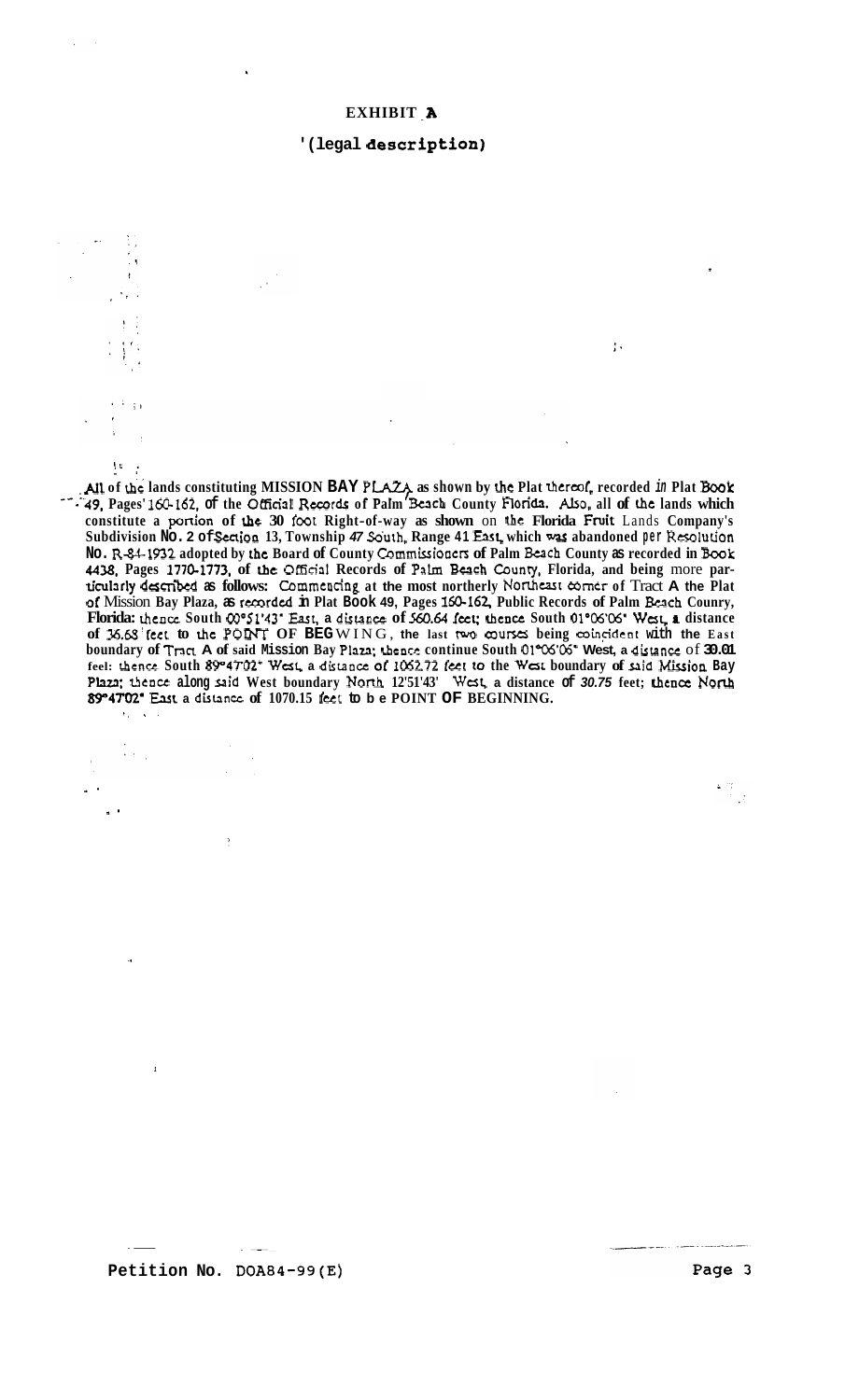### **EXHIBIT B**

# **VICINITY SKETCH**



**Petition No. DOA84-99(E)** 

.- - ~~ ....... - .

**Page 4** 

..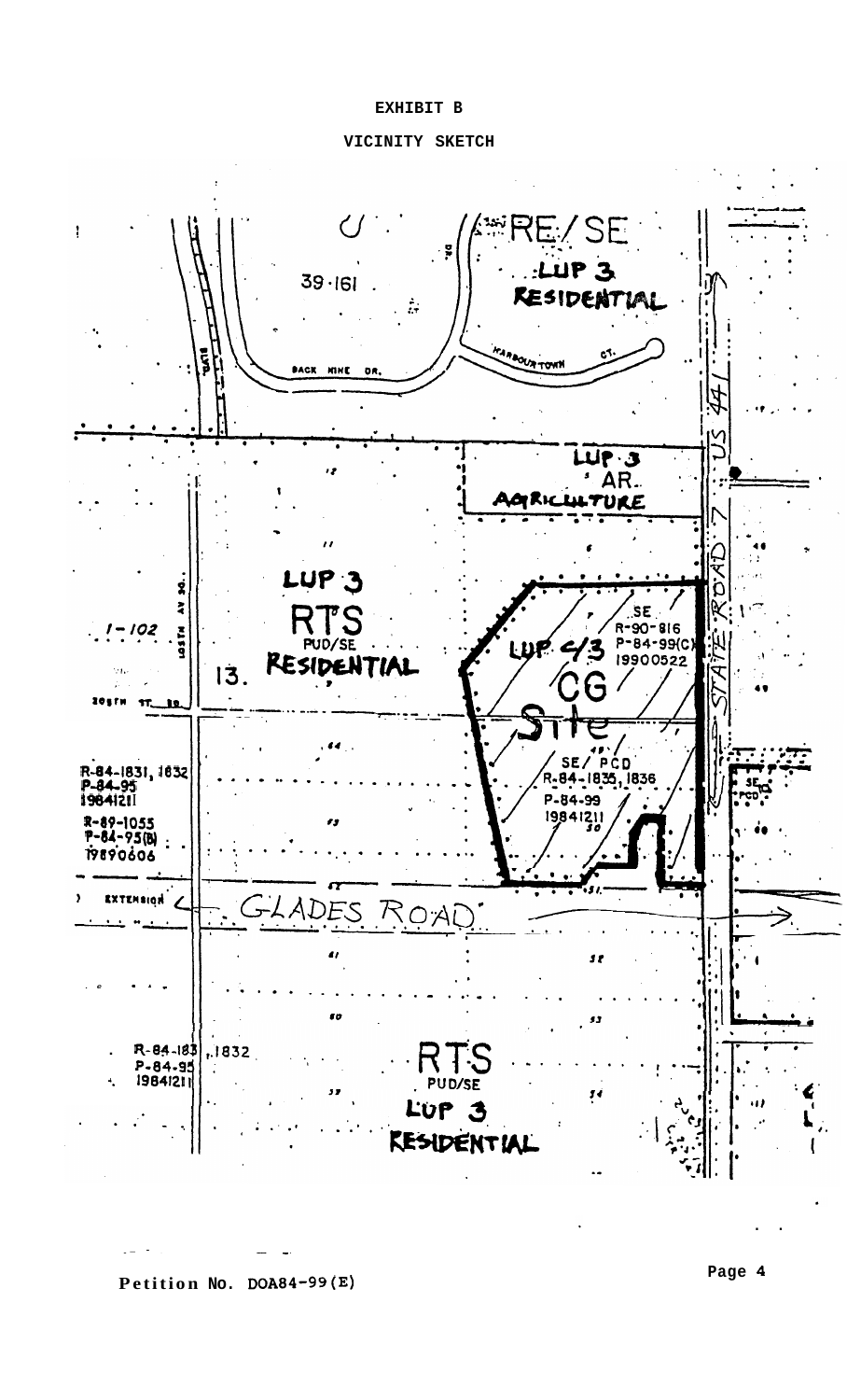### EXHIBIT C

### CONDITIONS **OF** APPROVAL

#### **A.** GENERAL

- **1. All previous conditions of approval applicable to the subject property have been consolidated as contained herein. The petitioner shall comply with all previous conditions'of approval, including original deadlines for Section 5.8 of the ULDC compliance, as amended, unless expressly modified.** (Previously condition **No. A.l** of Resolution R93-1360, Petition ?"-?9(D)). (MONITORING)
- **2. To** ensure safe pedestrian access to and from the indoor entertainment use the petitioner shall, prior to site plan approval by the DRC, amend the site plan to indicate **a** pedestrian crossing to and from the indoor entertainment use and the parking area to the east. In addition the petitioner shall stripe the pedestrian crossing and install the appropriate pedestrian crossing signage indicating a warning for small children in area. (ZONING/BUILDING)
- 3. **Prior to site plan certification, the site plan shall be amended to reflect the following:** 
	- **A. All mechanical and air conditioning equipment to be roof mounted and screened with parapets or be contained within the enclosed loading and service area.**
	- **B. The north and west facades of the shopping center shall be given architectural treatment consistent with the front of the center to avoid an incompatible appearance and a negative visual impact upon nearby residential development.** (Previously condition No. A.4 of Resolution R93-1360, Petition 84-99(D)). (ZONING)
- 4. **NO storage or placement of any materials, refuse, equipment or accumulate debris in the rear of the shopping area shall be permitted.** (Previously Condition **A.5 of** R93-1360, Petition 84-99(D)). (CODE ENFORCEMENT)
- **5. No parking of any vehicles along the rear of the shopping center except in designated spaces or unloading areas shall be permitted.** (Previously Condition **A.6 of** R93- 1360, Petition 84-99(D)). (CODE ENFORCEMENT)
- **6. Structure in this Planned Commercial Development shall be limited to two stories, and in no event shall the height of the finished roof exceed 30 feet.** (Previously Condition A.8 **of** R93-1360, Petition 84-99(D)).
- **7. Prior to site plan certification, the site plan shall be amended to reflect the following:** 
	- **a) Labeling, location, delineation, and dimension of required parking areas convenient to the automobile service station and car wash area.**
	- **b) A five (5) car stacking distance for each gasoline pump island and the car wash facility.**
	- **c) Delineation of the handicap spaces.**  (Previously Condition A.10 **of** R93-1360, Petition 84-99(D)). (ZONING) COMPLETED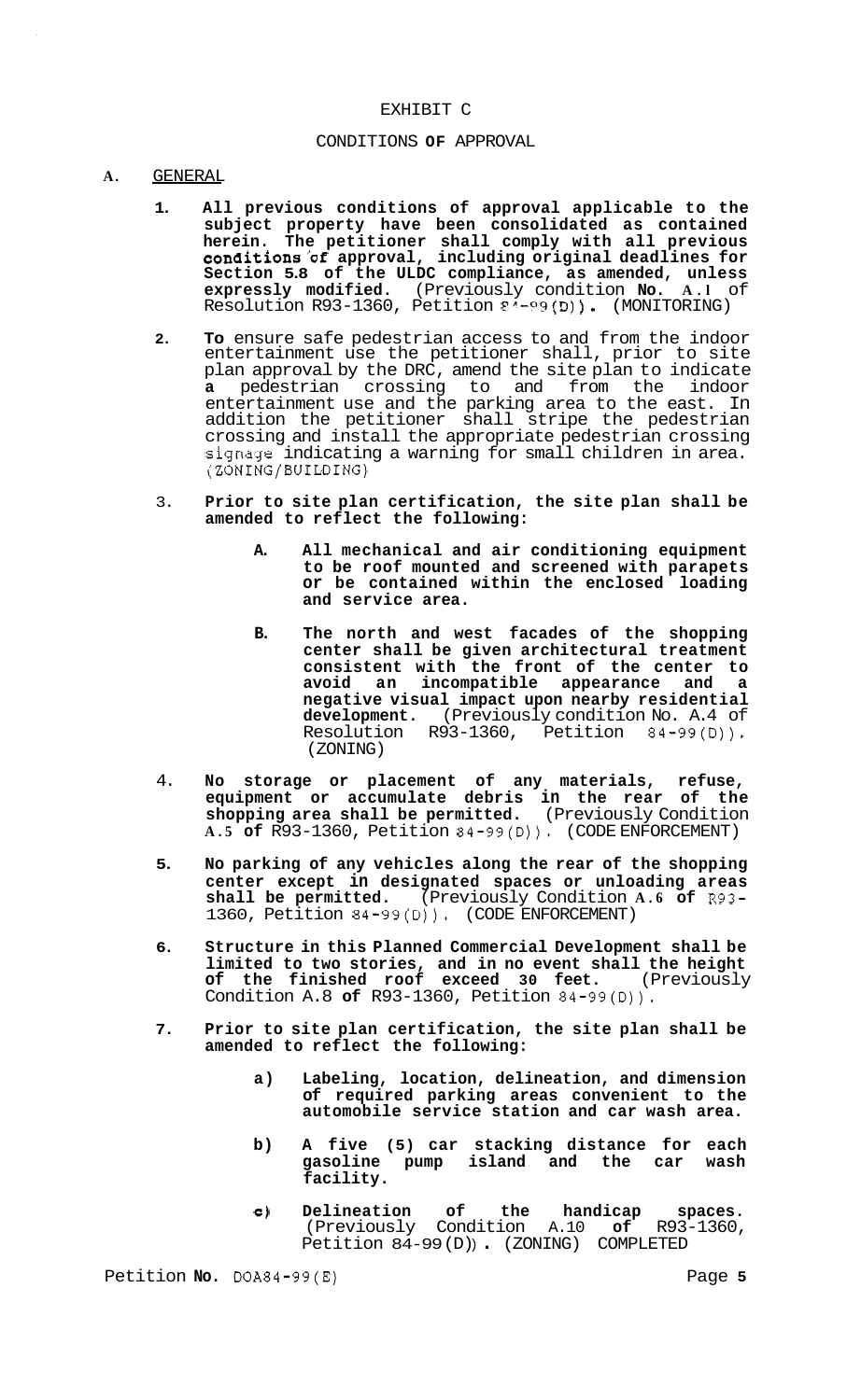- **8. No of€ prexises signs shall be erected on site.**  (Previously Condition **A.ll of R93-1360,** Petition **84- <sup>99</sup>(D)** ) . (ZONING/BUILDING)
- **9. The petition shall be limited to a maximum of 278,968 square feet which may not be increased through Site Plan Review Committee.** (Previously Condition **A.12 of R93- 1360,** Petition **84-99(D)).** (ZONING/BUILDING)
- **B.** LANDSCAPING

 $\frac{1}{2} \sum_{i=1}^n \frac{1}{2} \sum_{j=1}^n \frac{1}{2} \sum_{j=1}^n \frac{1}{2} \sum_{j=1}^n \frac{1}{2} \sum_{j=1}^n \frac{1}{2} \sum_{j=1}^n \frac{1}{2} \sum_{j=1}^n \frac{1}{2} \sum_{j=1}^n \frac{1}{2} \sum_{j=1}^n \frac{1}{2} \sum_{j=1}^n \frac{1}{2} \sum_{j=1}^n \frac{1}{2} \sum_{j=1}^n \frac{1}{2} \sum_{j=1}^n \frac{1}{2} \sum_{j=$ 

- **1. The petitioner shall install the required landscaping pursuant to Zoning Ez-hibit 69 (Landscape Plan A) prior to January 31, 1994. All existing landscaping material that does not meet the minimum requirements of the approved Landscape plan shall be replaced with appropriate landscape material and shall meet the minimum requirement of section 7.3( Landscaping and Buffering) PBC ULDC.**  (Previously Condition **B.l of R93-1360,** Petition **84-**  . **99 (D)** ) . ( ZONING/MONITORING)
- **2. All trees within the Planned Commercial Development shall be allowed to reach a minimum height of fifteen (15) feet and shall be maintained at a height of no less than fifteen (15) feet.** (Previously Condition B.2 **of R93- 1360,** Petition **84-99 (D)** ) . (ZONING)
- **3. Petitioner shall provide a six (6) foot high berm between car wash area and the north property line, extending a minimum of 150 feet from the west right-of-way line of SR 7. This berm shall be supplemented with canopy trees a minimum of eight (8) feet in height, planted 30 feet on center, and a hedge or wall an additional three (3) feet in height.** (Previously Condition **B.5 of R-87-1188,**  Petition **84-99** (B) ) . (ZONING)
- C. **ENVIRONMENTAL** RESOURCES MANAGEMENT
	- **1. Any underground fuel storage tanks shall be installed. to provide maximum protection against leakage or spillage due to corrosion, breakage, structural failure, or other means. Acceptable designs for tank construction include cathodically protected steel, glass fiber** , **reinforced plastic, steel clad with glass fiber-reinforced plastic, double-walled steel or plastic; or other equivalent design. The design and installation plans will be submitted to the Health Department for approval prior to installation.** (Previously Condition C.l **of R93-1360,**  Petition **84- <sup>99</sup>(D))** . (ERM)
	- 2. **The Developer shall relocate and/or preserve existing significant vegetation wherever possible and shall incorporate said vegetation into the project design. Appropriate measures shall also be taken to protect any individual trees and/or preservation areas during site clearing and construction.** (Previously Condition C.2 **of R93-1360,** Petition **84-99 (D)** ) . (ERM) [COMPLETE]
- **D.** HEALTH
	- **1. No building permit shall be issued for the subject property until such a time that the site is approved for connection to a public sewer system.** (Previously Condition **D. 1 of** R93-1360, Petition **84-99 (D)** ) . (HEALTH)
	- **2. Since sewer and water service are available to the property, neither septic tank nor well shall be approved for use on the property.** (Previously Condition D.2 **of R93-1360,** Petition **84-99 (D)** ) . (HEALTH)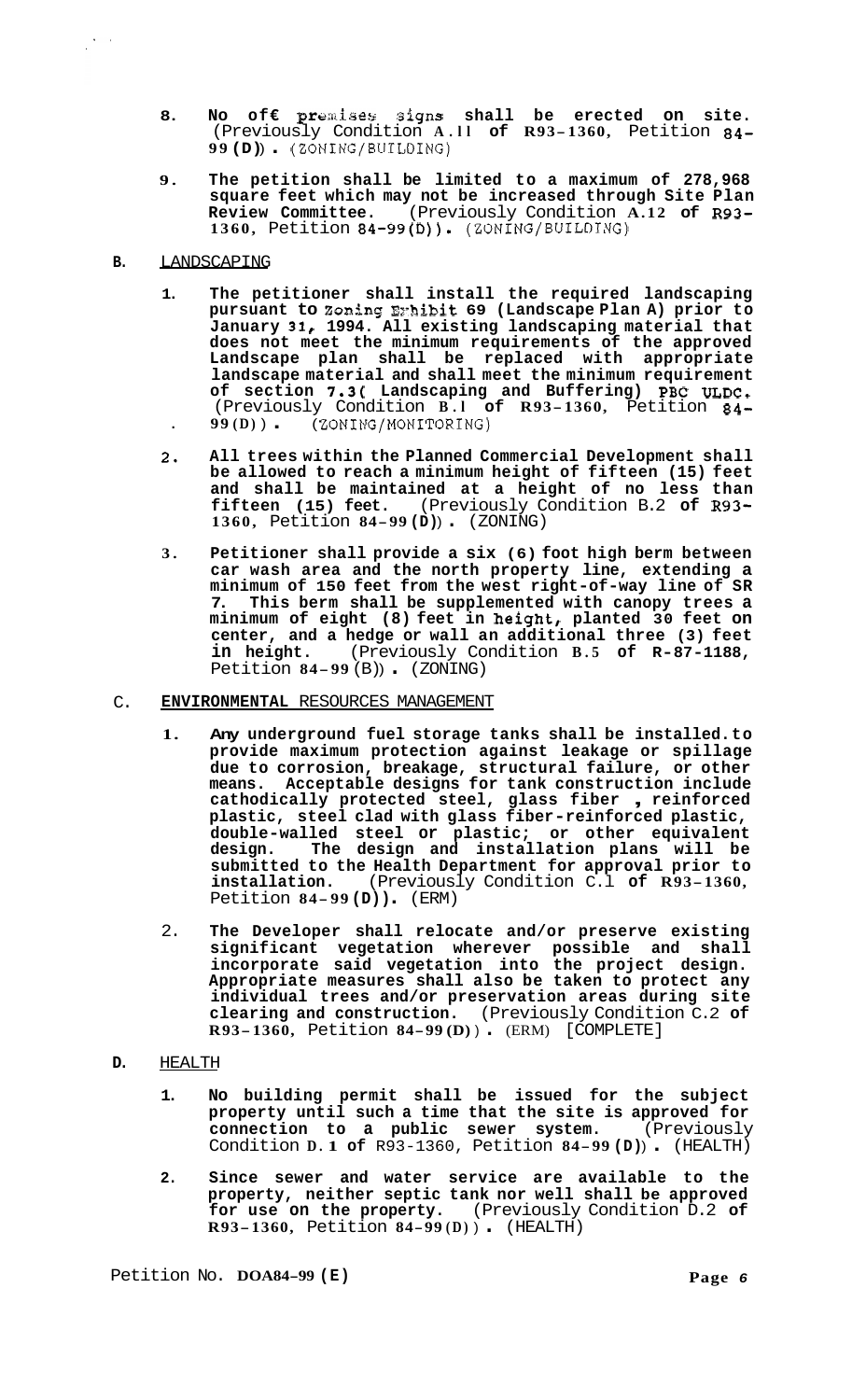- **3. Since water service is available to the property, I potable water well shall not be approved for use on the property.** (Previously Condition **D.3 of** R93-1360, Petition 84-99(D)). (HEALTH)
- **4. The developer shall design the drainage system such that storm water runoff from the parking areas and paved surfaces shall be separate from those areas which may contain hazardous or undesirable waste from the proposed**  site. (Previously Condition D.4 of R93-1360, Petition 84-99(D) (HEALTH)
- **5. carwash facility shall have water recycling systenl. There shall be no connection of this system to the septi.c tank.** (Previously Condition **D.5 of** R93-1360, Petition 84-99 (D) ) . (HEALTH)

# **E.** ENGINEERING

- **1. Petitioner shall retain onsite 100% of the stormwat 31: runoff generated by a three (3) year storm psr requirements of the Permit Section, Land Development Division. In addition, the Developer shall provide legal positive outfall or receive a variance from this requirement.** (Previously Condition E.l **of** R93-1360, Petition 84-99(D)) (ENGINEERING)
- **2. The developer shall retain the stormwater runoff in accordance with all applicable agency requirements in effect at the time of the permit application. However, at a minimum, this development shall retain onsite three 3) inches of the stormwater runoff generated by a thzee**  (3) year-one (1) hour storm as required by the Permit **Section, Land Development Division. The drainage sysl.em shall be maintained in an acceptable condition as approved by the County Engineer. In the event that 1:he drainage system is not adequately maintained as determined by the County Engineer, this matter will be**  referred to the Code Enforcement Board for enforcement. (Previously Condition E.2 of R93-1360, Petition 84-99 (D) ) . (ENGINEERING)
- 3. The property owner shall convey for the ultimate right**of-way of S.R.7, 240 feet west of the west right-of-\*gay line of the Lake Worth Drainage District E-1 Canal, within ninety (90) days of adoption of the Resolution by the Board of County Commissioners; conveyance must be accepted by Palm Beach County prior to the issuance of the first building permit.** (Previously Condition 33.3 *of*  R93-1360, Petition 84-99(D)). (ENGINEERING) [Complete]
- **4. The property owner shall convey the ultimate right-of-way for Glades Road necessary to provide for a 120 foot ultimate section. This right-of-way alignment shall be per the County Engineer's approval within ninety 190) days of adoption of the Resolution by the Board of Cot.nty Commissioners; conveyance must be accepted by Palm BE!ach County prior to the issuance of the first buililing permit.** (Previously Condition E.4 **of** R93-1360, Petitiion 84-99 **(D)** ) . (ENGINEERING) [Complete]
- 5. The property owner shall convey from the subject property **the ultimate right-of-way for the "Special Exception" at**  Glades Road and S.R. 7 per the County **Engine**er's **approval. This right-of-way shall be conveyed wi.:hin ninety (90) days of adoption of the Resolution by the Board** *of* **County Commissioners and accepted by Palm Bsach County or prior to the issuance of a building permit.**  (Previously Condition **E.5 of** R93-1360, Petition 84- **99(D)).** (ENGINEERING) [Complete]

Petition **No.** DOA84-99(E) **Page** *7*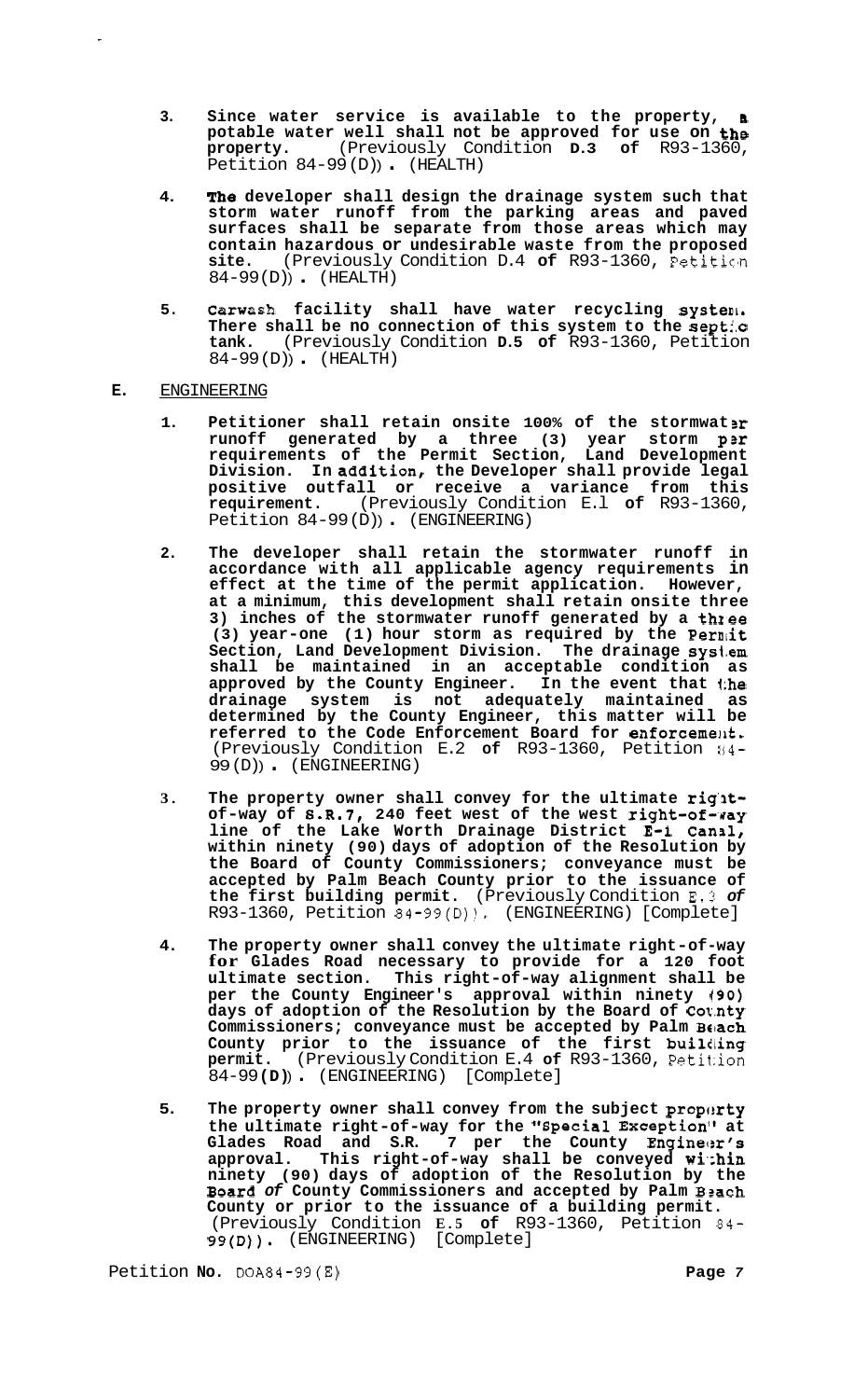- 6. **Based on traffic impacts and total traffic projected i:a the impact area, the project shall be issued a buildin'3 permit until the 21 months after the approval date by th3 Board of County Commissioners.** (Previously Condition E.5 **of** R93-1360, Petition 84-99(D) ) . (ENGINEERING) [Complete]
- *7.*  **The petitioner shall provide the construction plans for 8.R. 7 as a four-lane, median-divided section (expandable to 6-lanes), compatible with the Department of Transportation typical section from Palmetto Park Road south** *to* **the Billsboro Canal plus the appropriate tapers, per the County Engineer's approval. These plans shall te completed within six (6) months of the approval date 1,y the Board of County Commissioners or prior to t1.e issuance of a Certificate of Occupancy, whichever firs8t occurs. The cost of these plans shall not excecld \$100,000.00.** (Previously Condition E.7 **of** R93-1360, Petition 84-99 **(D))** . (ENGINEERING) [Complete]
- *8.*  **The petitioner shall provide the construction plans for**  Glades Road as a six-lane, median-divided facility from **Powerline/Jog Road to just east of the florida Turnpi:ce**  entrance plus the appropriate tapers, per the County **Engineer's approval. These plans shall be complet3d within eighteen (18) months** *of* **the resolution date by tne Board of County Commissioners. The** *cost* **of these plans shall not exceed \$100,000.00.** (Previously Condition E.8 **of** R93-1360, Petition 84-99(D)). (ENGINEERIN:) [Complete]
- 9. **The additional right-of-way for S.R. 7, as determined by the Florida Department of Transportation, from Palmetto Park Road to the Hillsboro Canal with the appropriate tapers for the road construction for S.R. 7, shall be acquired by Palm Beach county at the Developer's expens e.**  (Previously Condition E.9 **of** R93-1360, Petition €4- **<sup>99</sup>**(D) ) . (ENGINEERING) [Complete]
- **10. The Developer shall construct S.R. 7 as a four-leme divided section from Palmetto Park Road South to 1;he Hillsboro Canal, plus, the appropriate tapers, per 1;he County Engineer's approval. The construction Shill1 include an asphalt overlay of the two (2) existing 1a11es**  on S.R. 7, if required by the County Engineer. This **construction shall be completed and accepted by Flor.ida Department of Transportation within nine (9) months of**  Palm Beach County's acquisition of the **right-of-vay described in Condition No.** *8.* (Previously Condition E.10 **of** R93-1360, Petition 84-99 **(D)** ) . (ENGINEER1 **JG)**  [Complete]
- **11 The Developer shall construct Glades Road as a six-lane divided section from Powerline/Jog Road to just east of the Florida Turnpike entrance in conjunction with the construction of the Florida Turnpike interchange. In addition, the Developer shall provide a cash contribution to the Florida Department of Transportation for their construction of the Florida Turnpike underpass expansion, The total commitment by the Developer for Elan preparation (as noted in Condition No. 7) construction, and Florida Department of Transportation contribution shall not exceed \$1,000,000.00.** E. 11 **of** R93-1360, Petition 84-99 **(D)** ) . (ENGINEER1 NG) [Complete]
- 12. **The Developer shall construct concurrent with paving and drainage improvements pursuant to a Paving and Drailiage**  Permit issued from the Office of the County Engineen::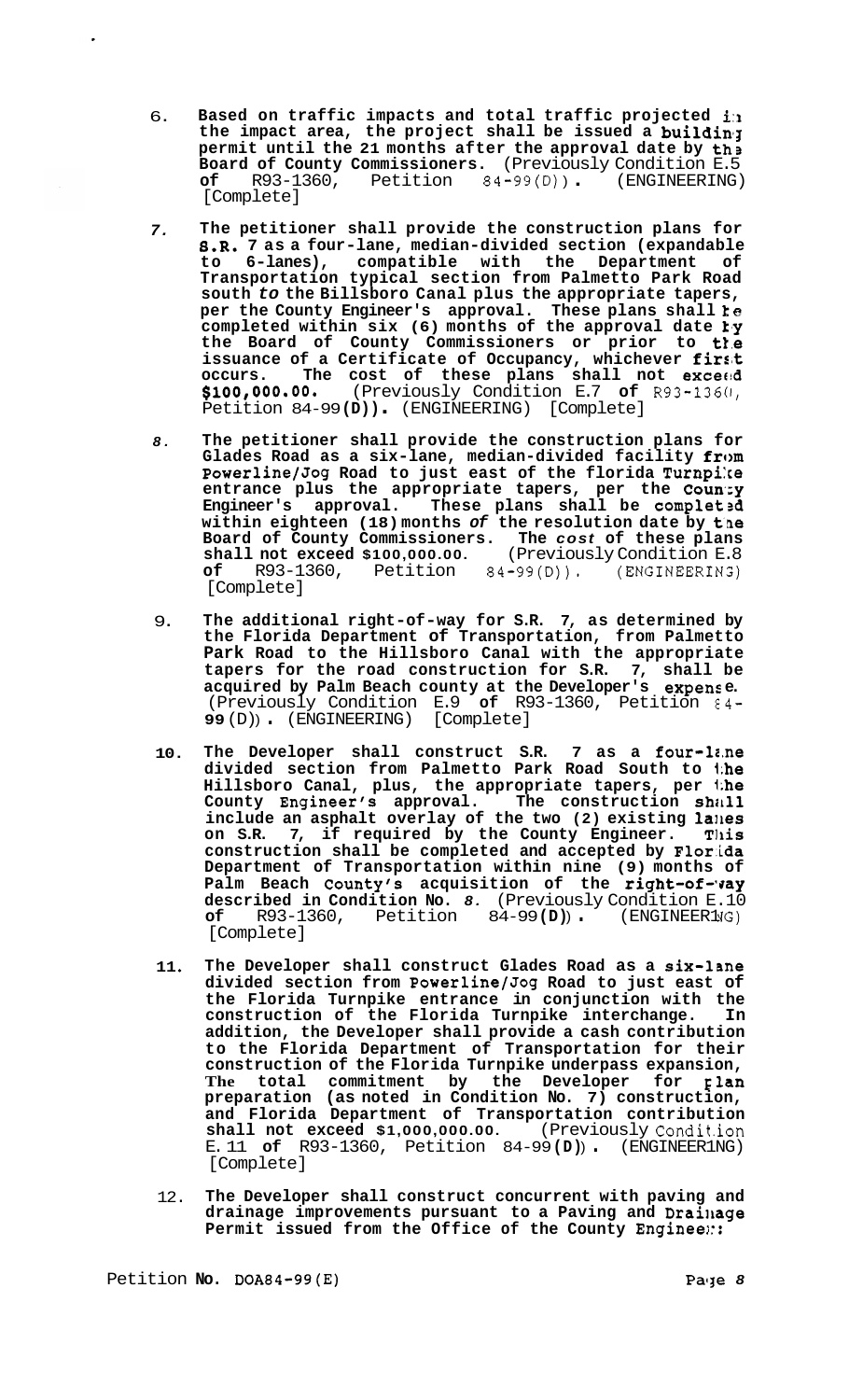- **A. Glades Road S.R. 7 West to the project's West property line as a four-lane median divided section.**
- **B. At the project's North and South entrance road ont.0 S.R.7:**

**(1) Left turn lane, South approach. (2)- Right turn lane, North approach.** 

- *C.* **At the project's West entrance road and Glades Ro;td**  a left turn lane, West approach and a right tumn **lane, west approach.**
- **D. The Developer shall also construct at t:ae intersection of Glades Road and S.R. 7 concurre:at with the four-laning of S.R.7 fronting this parcel:**

**(1) Right turn lane South approach.** (Previously Condition **E.12 of** R93-1360, Petition 84-99(D)). (ENGINEERING) **[Not** complete]

- 13. **The property owner shall pay a Fair Share Fee in the amount and manner required by the "Fair Share Contribution for Road Improvements Ordinance" as it presently exists or as it may from time to time be amended. The Fair Share fee for this project presently is \$777.00 for the proposed car wash (29 trips X \$26.79 per trip).** (Previously Condition **E.** 13 of  $R93-1360$ , Petition 84-99(D)). (ENGINEERING) (Complete]
- 14. The Developer shall pay a Fair Share Fee in the amount and manner required by the "Fair Share Contribution *for* **Road Improvements Ordinance' as it presently exists or as it may from time to time be amended. The Fair share l?ee for this proposed expansion is \$4,290.00** *(78* **additiollal trips X** *\$55.00* **per trip.** (Previously Condition E.14 **of**  R93-1360, Petition 84-99 (D) ) . (IMPACT FEE COORDINATOR)
- 15. **The Developer shall pay a Fair Share Fee in the amount and manner required by the "Fair Share Contribution for Road Improvements Ordinance" as it presently exists or as it may from time to time be amended. Presently, the Fair Share Fee for this project is \$163,288.00.**

**If the Fair Share Contribution for Road Improvements Ordinance is amended to increase the Fair Share Fee, the developer shall pay the increased fee and be entitlet. to credits towards the construction of State Road 7 an8 Glades Road.** 

**The construction of S.R. 7 and Glades Road as outlinetl in Conditions 6, 7,** *8,* **9** *h* **10, shall be credited toward the Fair Share Impact Fee of \$163,288.00 based upo:1 a Certified Cost Estimates by the Developer's Enginc!er, subject to review by the County Engineer. Surety mus': be posted with the County Engineer an amount equivaleni; to the road construction for S.R. 7 and Glades Road as outlined in Condition Nos.** *6,* **7, 8, 9** *SI* **10 within nillety (90) days of the adoption of the resolution by the Board of County Commissioners.** (Previously Condition **E.13** *of*   $R93-1360$ , Petition  $84-99(D)$ .

16. **If any of the improvements listed above are completed by others prior to the date required by this petition, then the Developer will be relieved of all or part of the respective improvement project. Palm Beach County shall make available other existing Developer commitments which are earmarked for the construction of Glades Road from Jog/Powerline Road to just east of the Florida Turnpike** 

Petition **No.** DOA84-99 (E) **Page 9 Page 9**